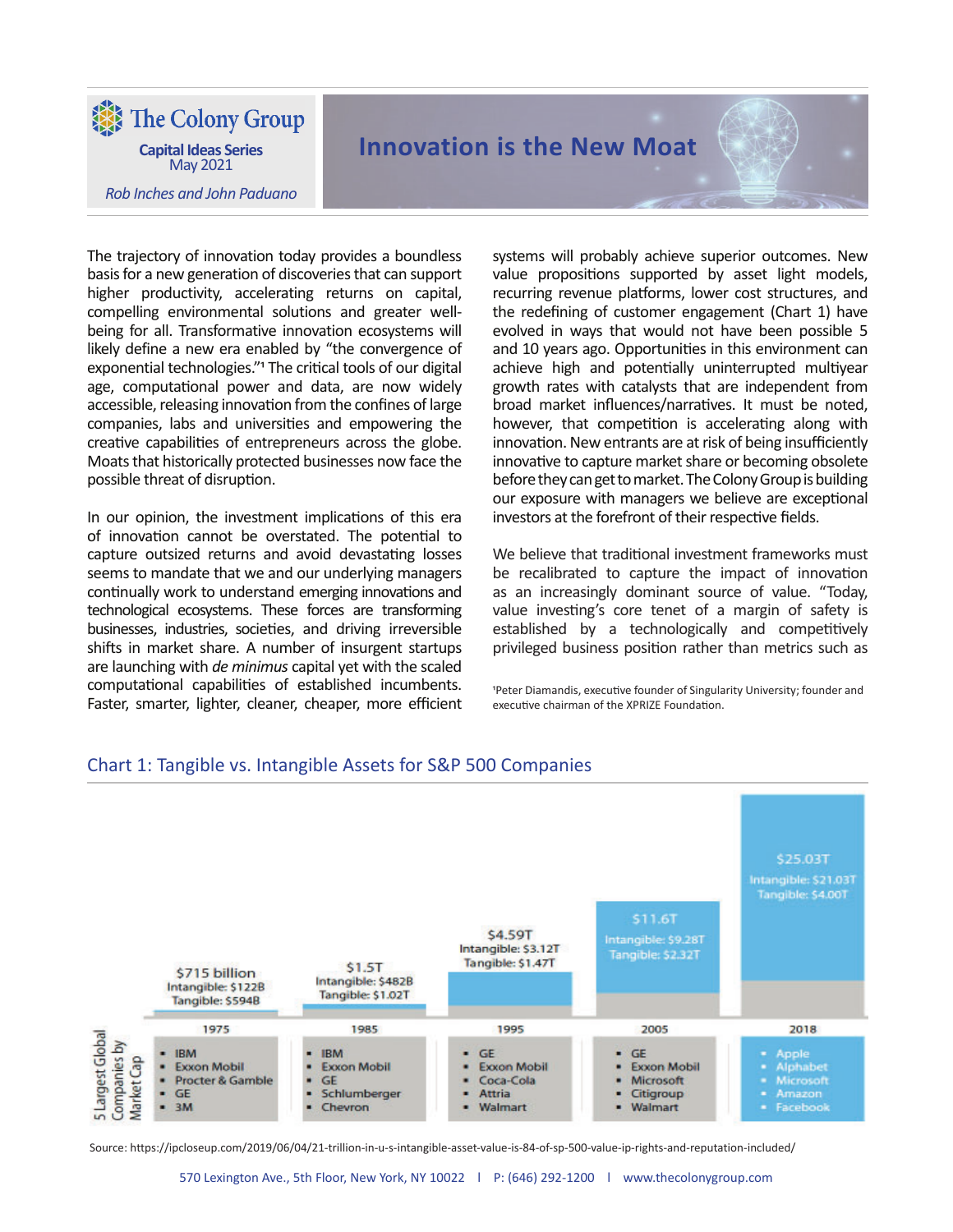statistical cheapness, tangible asset values or financial engineering." The challenge of this age of innovation requires a reasoned assessment of what the future will provide and a cautious reassessment of the accepted models of the past. What is clear is that old assumptions around investing are up against a tidal wave of change.

In this paper, *Innovation is the New Moat*, we aim to provide a greater appreciation of the scope and magnitude of the change we are witnessing. We will discuss the critical advancements that have catalyzed an epochal inflection point for innovation. We will then explore five broad areas of innovation and evolving technological ecosystems highlighting cutting edge developments with the potential to fundamentally reshape businesses, industries, and our lives. We will conclude with some thoughts on how we are approaching these changes, opportunities and challenges from an investment perspective.

## **Part 1** – Critical advancements driving innovation

*Setting the Stage: This Time is Different.* "This time is different" are dangerous words but are increasingly appropriate to categorize the technological revolution that is omnipresent in our daily lives. Over the last 20 years, we have created a digital world that we depend on to accomplish everything from building social networks, to working from home, telemedicine and 24/7 shopping. This paradigm shift has likely been enabled by a radical democratization of access to the tools needed to create transformational technologies. The stage is set for change on the scale of the nineteenth century's electrification of industries and households which unleashed previously

unattainable productive capabilities. In today's case, exponential increases in computing power, commensurate cost declines and the resulting ascendancy of software have empowered millions of individuals and entrepreneurs. These advancements have fundamentally altered the scale, scope and speed of innovation.

To illustrate the magnitude of these developments, consider the Human Genome Project (HGP). The HGP was an international research initiative to map an entire genome launched in 1990. It took 13 years and had a total cost of \$5B in inflation adjusted dollars. Today, an accurate gene sequence can be completed in a few hours for less than \$1,000 (Chart 2). A 30 million-fold decline in the cost of DNA sequencing<sup>2</sup> in less than two decades has led to a corresponding explosion in data and ultimately the creation of an innovation ecosystem that was previously not economically or practically possible. Millions of individuals have had their genes sequenced and analyzed. This has generated medical insights from a volume of data that was incomprehensible when the HGP began. Startup biopharmaceutical firms, whose financial resources are miniscule relative to the HGP's project cost and established industry peers, now have access to exponentially more robust datasets and analytical power. The impact is game changing. We are witnessing transformative growth in molecular medicine. Precision medicines are now

<sup>3</sup>Wright's Law provides a basis for predicting technological progress. It states that for every cumulative doubling of units produced costs will fall by a constant percentage.

| <b>Critical advancements driving innovation:</b>                                                                                                                                            |
|---------------------------------------------------------------------------------------------------------------------------------------------------------------------------------------------|
| - Exponential increases in computational capabilities.                                                                                                                                      |
| o Key drivers: Moore's Law, microprocessor speed, advanced chip design                                                                                                                      |
| - Exponential declines in the cost of computational power enabling widespread access.<br>o Key drivers: Wright's Law <sup>3</sup> , microprocessor cost; cloud computing                    |
| - Exponential increases in the availability and interpretation of data.<br>o Key drivers: Artificial Intelligence, unlimited advances in software; digitization of nearly<br>everything     |
| - Exponential declines in the cost of data enabling widespread access.<br>o Key drivers: Wright's Law, high speed internet, falling microprocessor costs; cloud computing<br>infrastructure |

²George Church, Ph.D., Professor of Genetics at Harvard Medical School and Professor of Health Sciences and Technology at Harvard and the Massachusetts Institute of Technology (MIT). George leads Synthetic Biology at the Wyss Institute.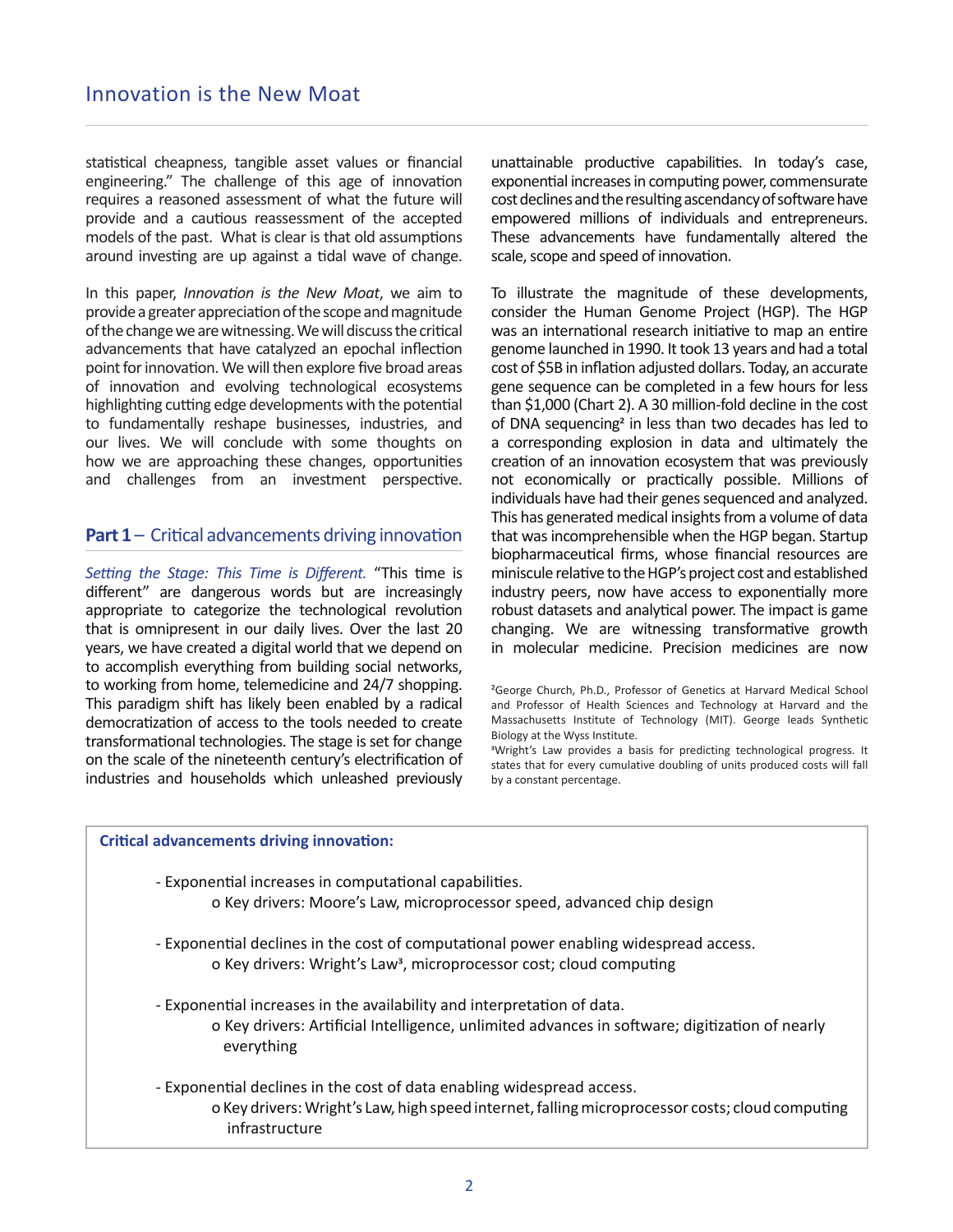# Innovation is the New Moat



## Chart 2

Source: https://www.genome.gov/about-genomics/fact-sheets/Sequencing-Human-Genome-cost

available to address previously incurable illnesses. In 2020, it took less than a week to develop multiple mRNA vaccines for COVID-19, a timeframe once considered inconceivable. Legacy moats built around lower cost of capital, installed equipment/production infrastructure and a privileged ability to attract top talent are being eroded. We believe that innovation is the new moat, and it is happening across sectors and geographies.

The ability to analyze staggering amounts of data with incredible speed and at plummeting costs are interrelated and self-reinforcing. A computer and an internet connection can instantaneously provide millions of individuals/companies access to more quantitative power and data than the largest companies in the world could afford historically. The continuous digitalization of our lives (interactions, ecommerce, etc.) and our businesses is creating tremendous amounts of data. By leveraging cloud infrastructure, companies no longer need to purchase and maintain stacks of servers (once a competitive advantage) and in many cases would be disadvantaged by doing so. Vast data sets enable Artificial Intelligence ("AI") and Machine Learning ("ML") technologies (discussed in Part 2) to interpret, learn and formulate predictive relationships. One endgame of AI and ML technologies is the coordinated automation of tasks, which reduces costs, increases output and product reliability.

## **Part 2** - The tools of innovation ecosystems will likely come from these five categories

1) Artificial Intelligence - smart data analytics, machine learning, robotics, AR, VR, AlaaS

2) Genomics and Life Sciences - a golden age for medicine and well being

3) Next Generation Internet 3.0, Blockchain, and 5G Communication - enabling digital asset ecosystems and faster more secure communication

4) Energy Production and Storage - transformative power generation

5) Materials Science - all-important foundational platform for the new era of innovation

#### **1) Artificial Intelligence**

The recent advancements in AI have been dramatic. however AI is still in the nascent stages of development. We will reference examples that show its possibilities and potential, but the emergence of super intelligent machines, the singularity, is still in the future. Human deduction and reasoning is extremely complex requiring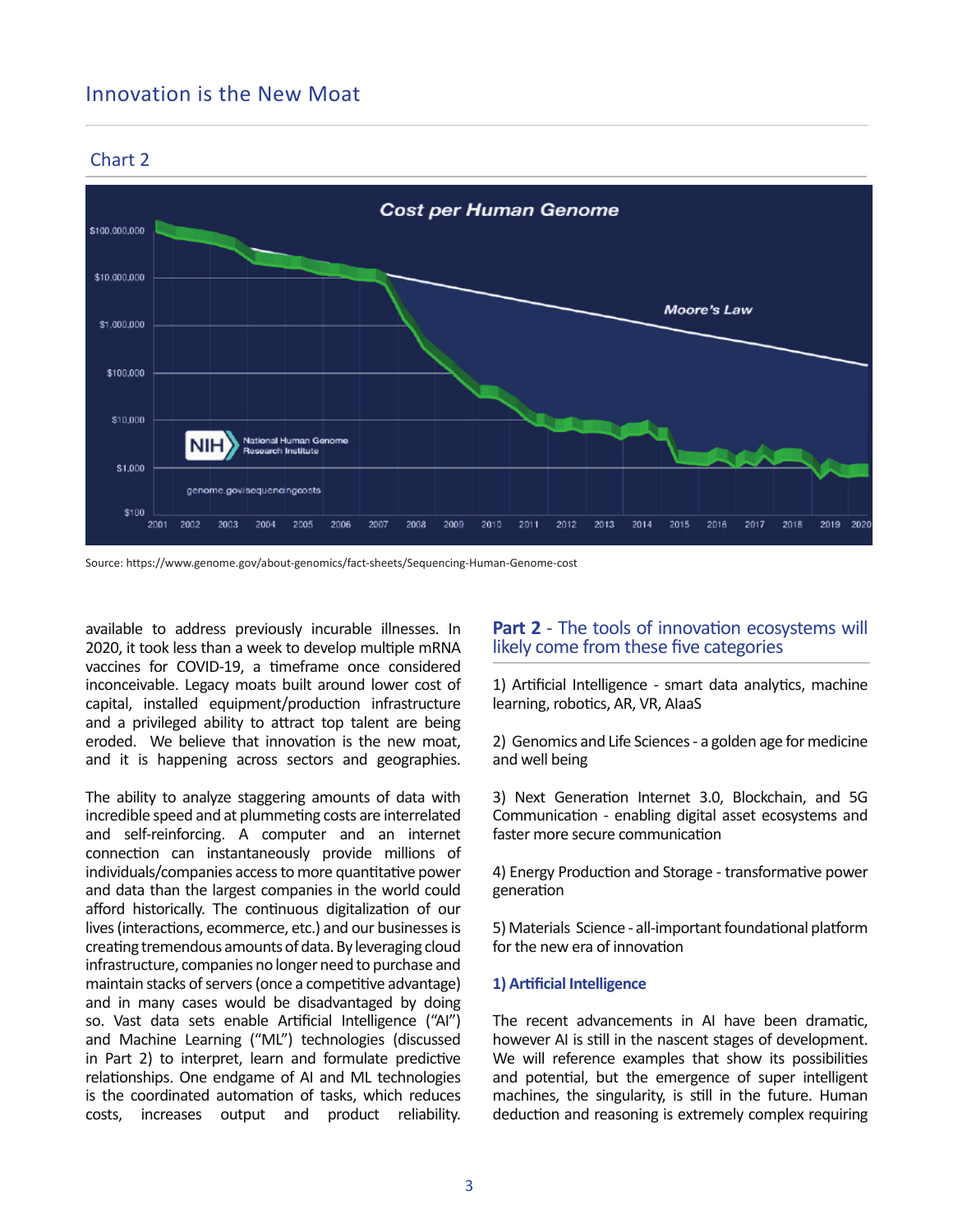many more levels of processing than are possible in our current binary/neural methodology of digital computing. Next generation neuromorphic computing will attempt to decouple from current computer design and tap into the human ability to process, learn, and memorize all at the same place and time. Today, AI provides powerful, interpretive data analytics with the potential to significantly enhance productivity including automating increasingly complex tasks. Recent innovations in AI such as chatbots, "smart" neural networks, deep learning protocols and natural language processing may lead to another surge in productivity, creativity and new areas of exponential growth. The development of AI as a Service (AIaaS) will potentially enable humans to effectively partner with AI. This can be the era of man "and" machine rather than man "versus" machine.

*RoboƟ cs and machine learning.* The breakthrough of IBM's Deep Blue versus Gary Kasparov in 1996 was based on massive, structured data analytics and raw processing power, an impressive feat at the time. A monumental leap forward came in March 2016. Google's Deep Mind program AlphaGo beat the 18-time world champion, grand master in the board game Go. Go is the most complex board game with  $2.1x10^{170}$  number of potential combinations. The machine learning program relied on a series of neural networks to identify predictive relationships across vast data sets to learn how to play the game. Grandmasters commented that AlphaGo's moves were creative, brilliant and included moves a human would not have considered. Alpha Go signaled how expansive the potential applications/impact of machine learning can become.

Autonomous driving is an example of a technological ecosystem that combines machine learning, advanced robotics, edge computing and sensor technology. Allseeing 3D object detection is managed by convolutional (visual) neural networks which capture thousands of points of data from arrays of sensors and cameras. One approach uses LiDAR, a system based on pulsed lasers which many auto companies are testing. Tesla is taking a different approach and is believed to have 4th generation chips driving autonomous vehicles. There will be a winner(s) in

#### Chart 3



Licensed under CC-BY by the authors Hannah Ritchie and Max Roier. OurWorldinData.org against the world's largest problems

Source: https://ourworldindata.org/technological-progress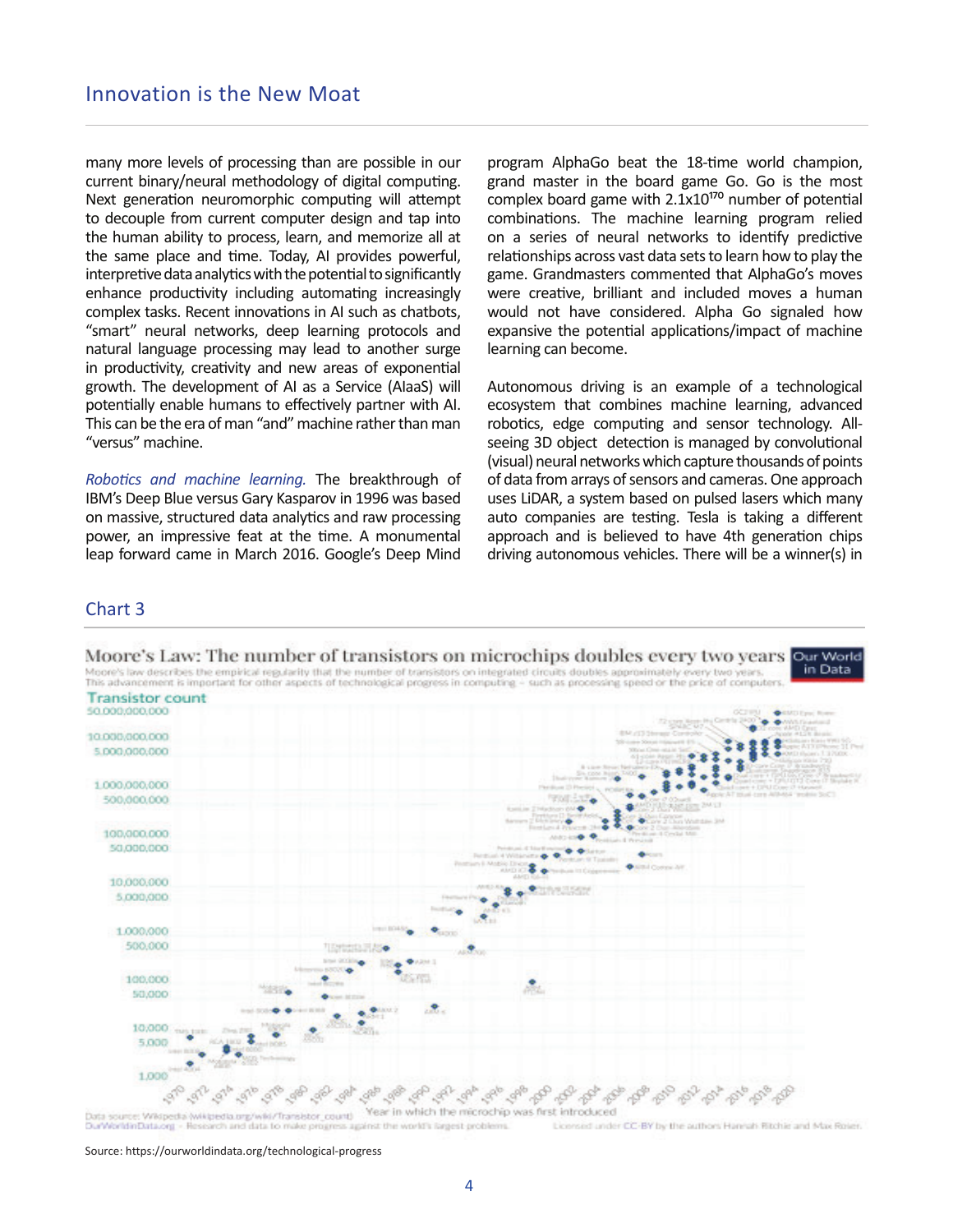time. A challenge for our investment managers is how to assess the value of companies when the winner is often a "take all" outcome.

*Augmented and Virtual Reality* will provide new ways to experience the world and usher in an era of real time computer and human interface. AR, VR, and the Spatial Web (integrates the physical world with digital content) combined with 5G networks will likely change our everyday lives. The COVID era has seen AR support learning outside the classroom and enabled virtual on-site manufacturing. The military has utilized AR in next generation fighter planes and battlefield ops with extraordinary success. The possibilities for new applications are nearly limitless, ranging from analyzing 3D molecular structures, to retail at home, virtual real estate sales and advanced product design.

*…[T]he world around us is about to light up with layer upon layer of rich, fun, meaningful, engaging, and dynamic data. Data you can see and interact with. This magical future ahead is called the*  Spatial Web and will transform every aspect of our lives, from retail *and adverƟ sing, to work and educaƟ on, to entertainment and*   $social$  *interaction.<sup>4</sup>* 

*Quantum Computing.* Since the invention of the Intel 4004 processor in 1971, there has been a 330+ billionfold improvement in processing power, current IC's are 80k times faster and 4.2mm times cheaper.<sup>5</sup> Quantum computing and the quantum internet are closer to reality than many realize. Quantum bits or Qubits have "clock speeds" measured in a trillion logic operations per second (teraflops) while today's processors work in gigahertz or a few billion logic operations per second. The race for Quantum Supremacy reached a milestone in October 2019, when Google announced their Sycamore processor performed a 54-qubit calculation, which is beyond the reach of the most powerful supercomputers today. It is expected that a single 100-qubit processor would have more power than all supercomputers combined!

3D printing *technology* has made major strides enabling cost effective, seamless on demand digital printing/ manufacturing. 3D printing will be able to thrive in a period of advanced alloys, synthetic metamaterials and new structural designs. The company Relativity Space is presently using 3D printing to create rockets to launch satellites. Its own description speaks to many elements of what this paper is addressing:

*As a verƟ cally integrated technology plaƞ orm, RelaƟ vity is at the forefront of an inevitable shift toward software-defined manufacturing. By fusing 3D printing, artificial intelligence, and* autonomous robotics, we are pioneering the factory of the future. *Leading an unrivaled team to solve problems never solved before… we are revolutionizing how rockets are built and flown.<sup><i>6*</sup>

3D printed structures will likely lead to lighter, stronger, and safer cars and airplanes, among other things. In addition, we believe that there will be numerous opportunities for on demand custom medical devices.

#### **2) Genomics and Life Sciences**

A Golden Age of biotechnology, life sciences and wellness is being enabled by seismic advances in molecular science combined with enhanced computational infrastructure. Next generation bioengineering and diagnostics including gene sequencing, gene editing and regenerative medicine are all providing the bases for exponential improvements. As a timely example, the COVID challenge has produced a remarkable transformation in platform technologies that use messenger RNA (mRNA) as a tool to provide human cells with a set of instructions to create the body's defense to fight and/or prevent disease. Using a digital copy of the virus' genome (not a biological sample), the biotechnology firms Moderna and Pfizer/ BioNTech developed their vaccines in less than a week. Discovering the COVID vaccine proved to be a watershed moment in the understanding and application of mRNA.

A challenge investors and biotech innovators face is the intense competition that emerging capabilities enable. Today, disease "targets" are being worked on by many companies using approaches that range from traditional small molecules and antibodies, to next generation molecules, to multiple different uses of RNA, to gene therapies that enable broader expression or change the construct of a protein. We believe that only investment managers that apply thoughtful, specific expertise will be able to consistently discern the winners and losers.

*Proteomics – a breakthrough more important than genomics?* Perhaps an even more important advancement in proteomics occurred in 2020, which may have been under the radar. This generational breakthrough may change how drug discovery works. In November, Google's AlphaFold was able to determine a protein's 3-dimensional structure from amino acid sequences known as protein folding. AlphaFold is a multi-layered AI neural network and this discovery won the CASP (Critical Assessment of Protein Structure) competition established 50 years ago. Identifying the specific structure of proteins

<sup>&</sup>lt;sup>4</sup>Peter Diamandis. Singularity University. **5As of 2017. Peter Diamandis. Singularity University.** ФCompany website. https://www.relativityspace.com/mission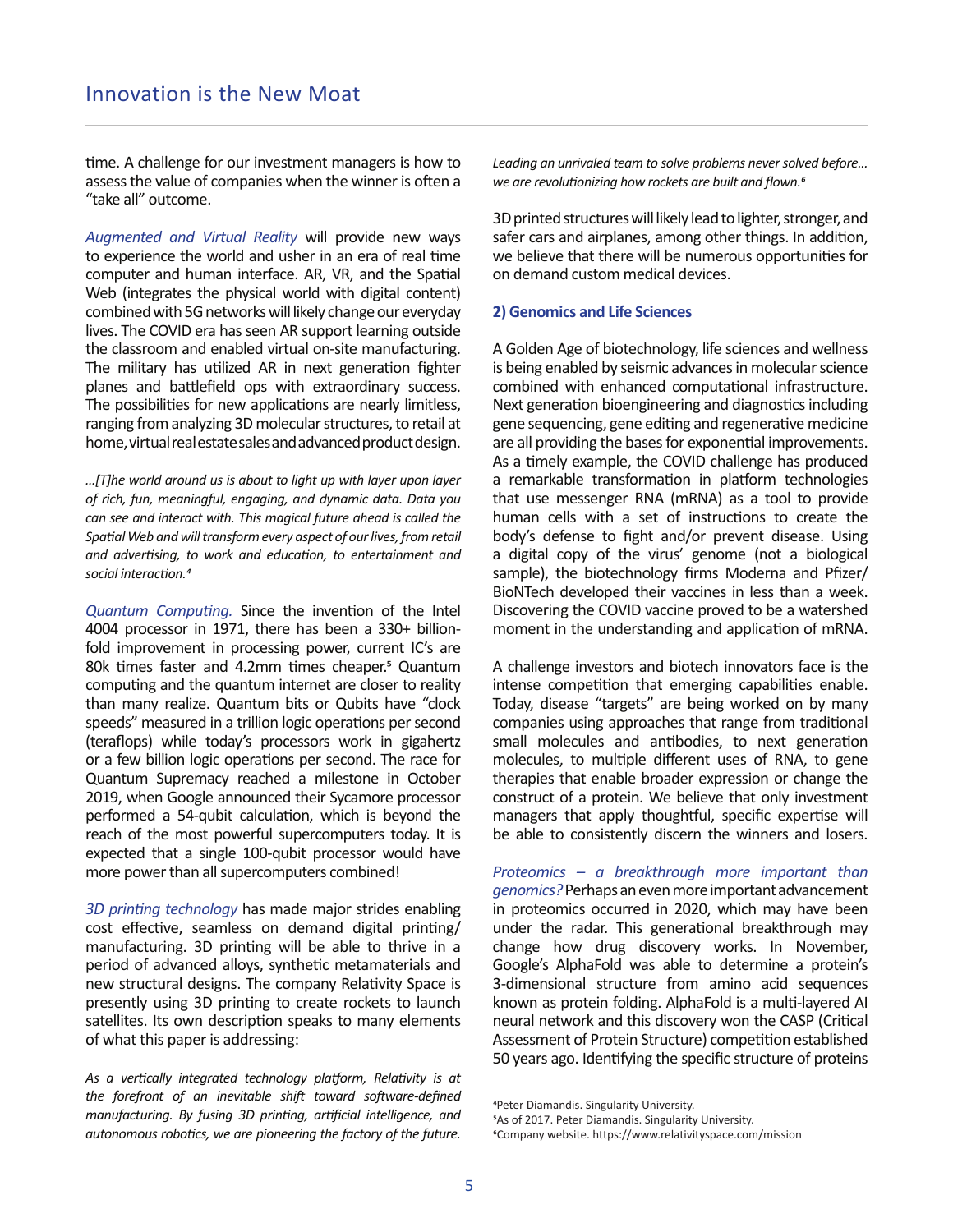that cause disease will enable rapid drug discovery with vastly improved outcomes. It can also be used to solve environmental challenges in food production and recycling among other things. There is considerable work to be done to confirm whether AlphaFold can fully explain key aspects of protein folding, but this an unquestionably important development. Arthur D. Levinson, Ph.D., Founder & CEO Calico, Former Chairman and CEO, Genentech, has noted:

*AlphaFold is a once in a generation advance, predicting protein structures with incredible speed and precision. This leap forward demonstrates how computational methods are poised to transform research in biology and hold much promise for accelerating the drug discovery process.*

#### **3) Next Generation Internet 3.0, Blockchain and 5G Communication**

**5G** is an enabling technology and will be the primary telecommunications platform supporting extremely rapid gigabit speeds, latency free communication, enhanced cyber security and the next generation of applications and services. 5G is the conduit that enables other innovations to pervade and enhance our lives and the world around us. In addition to high speed and low latency, 5G is a platform for mobile network virtualization and edge computing, bringing the power of cloud computing to the network edge. For the next generation of mixed reality devices and applications, the 5G infrastructure not only provides 100X throughput improvement but also massive, localized computing power to allow services that were otherwise impossible in real time. Cloud Computing has created on-demand computer system resources and data storage over the internet. However, many new applications like autonomous vehicles may require Edge Computing combined with sensor matrices that provide intelligence and processing power at the source.

**Blockchain's** distributed ledger technology will advance the next era of accounting, supply chain management, tracking and we believe it is the architecture for next generation financial solutions. Blockchains enable the creation of unique, verifiable digital assets through the use of cryptography. Prior to Blockchain, anything digital, an image, song, program, etc., could be duplicated using its source code. This advancement allows for the direct transfer of value through the internet as easily as information is shared, a transformational development. The rightful owners of assets are verified by a decentralized group of users and all participants can access the entire ledger to confirm transactions. Blockchain provides the infrastructure for digital asset ecosystems that support instantaneous, secure money and asset transfers. A noteworthy example of Blockchain's use is the recent sale the artist Beeple's digital artwork for \$69.3M. This piece was sold as a "nonfungible token," a unique digital asset (an image in this case) whose authenticity and ownership is verified on a digital ledger or Blockchain. The purchase and transfer of the 38,382 Ether cryptocurrency (\$69.3M equivalent) was settled instantly, securely, without fiat currency and without a financial institution.

Blockchain will be able to support and enhance the architecture for the **Internet 3.0**, which can usher in the decentralization of finance (DeFi), provide interoperability among platforms and change the economics of distribution systems. An example of DeFi is Compound, a digital platform that directly connects lenders and borrowers, replicating this most basic financial service outside of the traditional financial system and with no use of incumbent financial firms. By eliminating the cost of all middlemen, Compound's interest and borrowing rates are highly competitive. Moreover, all decisions are driven by rules and code removing human judgement and bias and thereby broadening user access through anonymity. Compound currently has over \$13B of assets earning interest and over 300,000 users.

#### **4) Energy Production and Storage**

Fracking came of age in the 2000's and solved the "peak oil" dilemma by changing the focus from the supply side, diminishing supply, to the demand side, we have too much. In our opinion, the future growth of energy sources and solutions will be driven by decarbonization and the many challenges that presents. While many people would like an immediate solution for a decarbonized economy, as Chart 4 shows the world's reliance on oil and natural gas will likely take years to replace.

We believe that the sources of the next generation of energy production will be ever dependent on each other, due to the intermittency of output. Traditional utilities are working toward a combination of wind, hydro, solar, green hydrogen, geothermal and advanced grid scale storage. As many of these new energy sources are developed, the growth of Virtual Power Plants (cloud based virtual power plants) can provide a local distributed grid that may be more secure, stable and efficient.

**Nuclear Power** is controversial but is an immensely capable and clean power source. Recent developments in Advanced Small Modular Reactors provide clean, safe and affordable energy. There are currently over 50 ASMR plants under construction (mostly in emerging market and 300 under consideration. The next generation of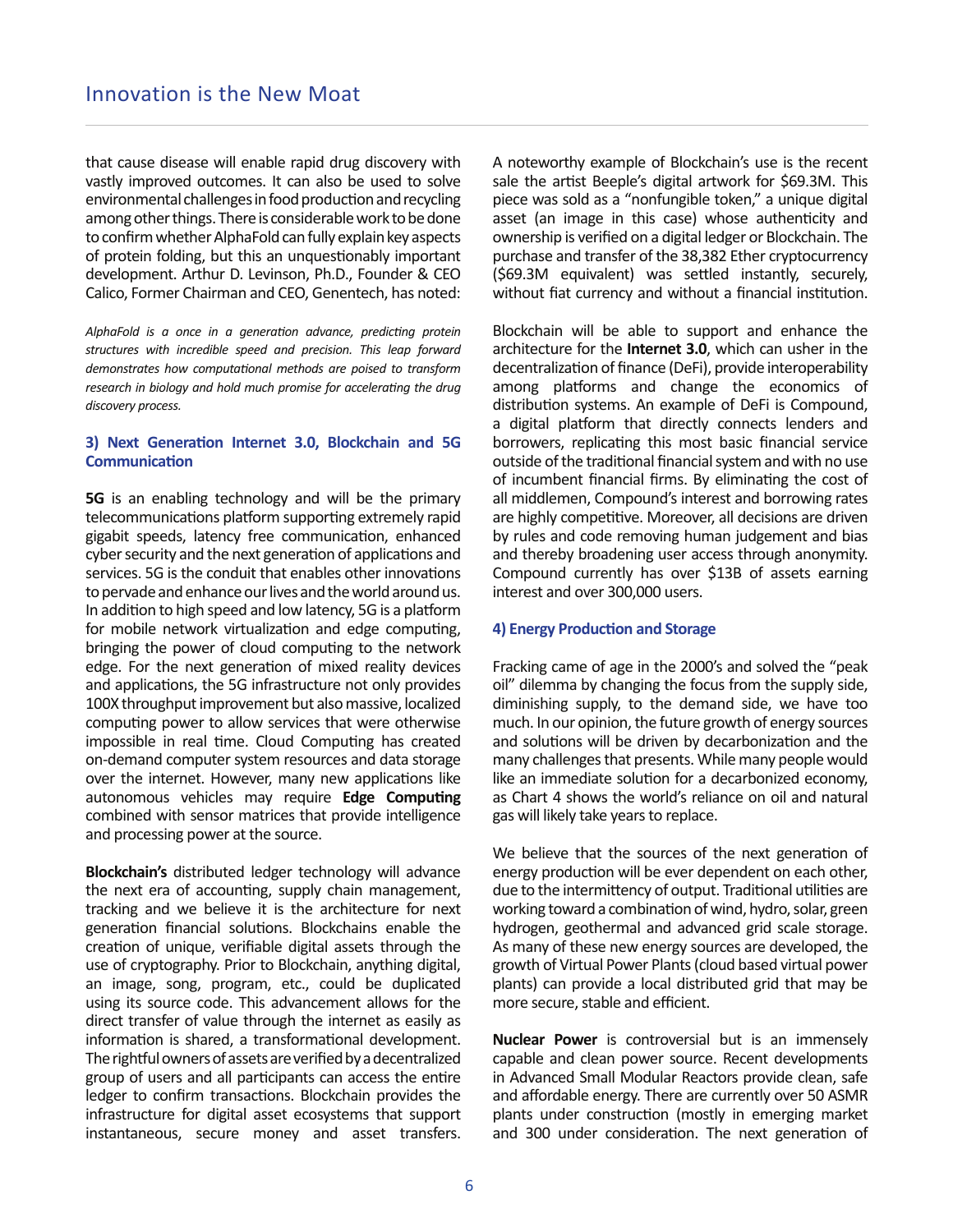### Chart 4

# Global primary energy consumption by source

The breakdown of primary energy is shown based on the 'substitution' method which takes account of inefficiencies in energy production from fossil fuels. This is based on global energy for 2019.



"Other renewables" includes geothermal, biomass, wave and tidal. It does not include traditional biomass which can be a key energy source in lower income settings.<br>**Our World in Data based** on BP Statistical Review of Worl Licensed under CC-BY by the author Hannah Ritchie.

Source: https://ourworldindata.org/energy-overview

fusion power plants will be an optimal solution, in our opinion, but will likely be at least 10+ years before power will be generated. They can produce clean energy and provide consistent, unlimited power generation. The next experimental thermonuclear fusion reactor, ITER,7 is under construction in Southern France and is a joint effort of 35 countries. If successfully completed in 2025, it has the potential to generate more thermal output than it requires to operate. If such a result can be achieved, the next development will be a full-scale electricity producing fusion power plants and a new age in power generation.

A novel and more innovative approach to advanced nuclear power generation is TerraPower, founded by Bill Gates. TerraPower is using supercomputers to analyze digital simulations of reactor designs. Bill Gates summarizes as follows:

*We think we've created a model that solves all the key problems using a design called a traveling wave reactor. TerraPower's reactor could run on many diff erent types of fuel, including the waste from other nuclear facilities. The reactor would produce far less waste than today's plants, would be fully automated – eliminating the possibility of human error - and could be built underground, protecƟ ng it from aƩ ack. Finally, the design would be inherently safe ....[a]ccidents would literally be prevented by the laws of physics.*<sup>8</sup>

We believe that our current energy grid will require substantial capital to achieve the environmental goals and power needs our future systems will likely require. While we expect many successful outcomes, each will likely require innovation, technological integration and advances in material science. If the capabilities of ITER or TerraPower's reactors are realized, it is likely that they will threaten billions of dollars invested in alternative energy. In the meantime, old world technologies will more than carry us through, until next generation technology is available.

Our World

in Data

#### **5) Materials Science**

Materials Science is often overlooked when one thinks about innovation but nearly all innovations require the advanced combination of elements to produce new alloys, bioplastics, efficient energy storage, wearable technology, indestructible fabrics, etc.

Graphene is a carbon-based allotrope that is 100 times stronger than steel yet lighter, more flexible and transparent, with applications that can benefit all industries. Graphene can also be a conductor of electricity and its nano-scale sizing could produce the smallest microchips ever developed and take us far beyond the principles of Moore's law. Recent bioplastic innovations based on PHA (polyhydroxyalkanoate) promise all the benefits of plastics and complete biodegradability in any environment. This may be the ultimate clean solution and is in production today with game changing capabilities.

The innovation economy will probably increase demand

The International Thermonuclear Experimental Reactor (ITER) is an international nuclear fusion research and engineering megaproject. It is considered the most expensive science experiment in history. Upon completion, ITER will be the largest of more than 100 fusion reactors built since the 1950s. https://www.iter.org/

Ц*How to Avoid a Climate Disaster.* Bill Gates.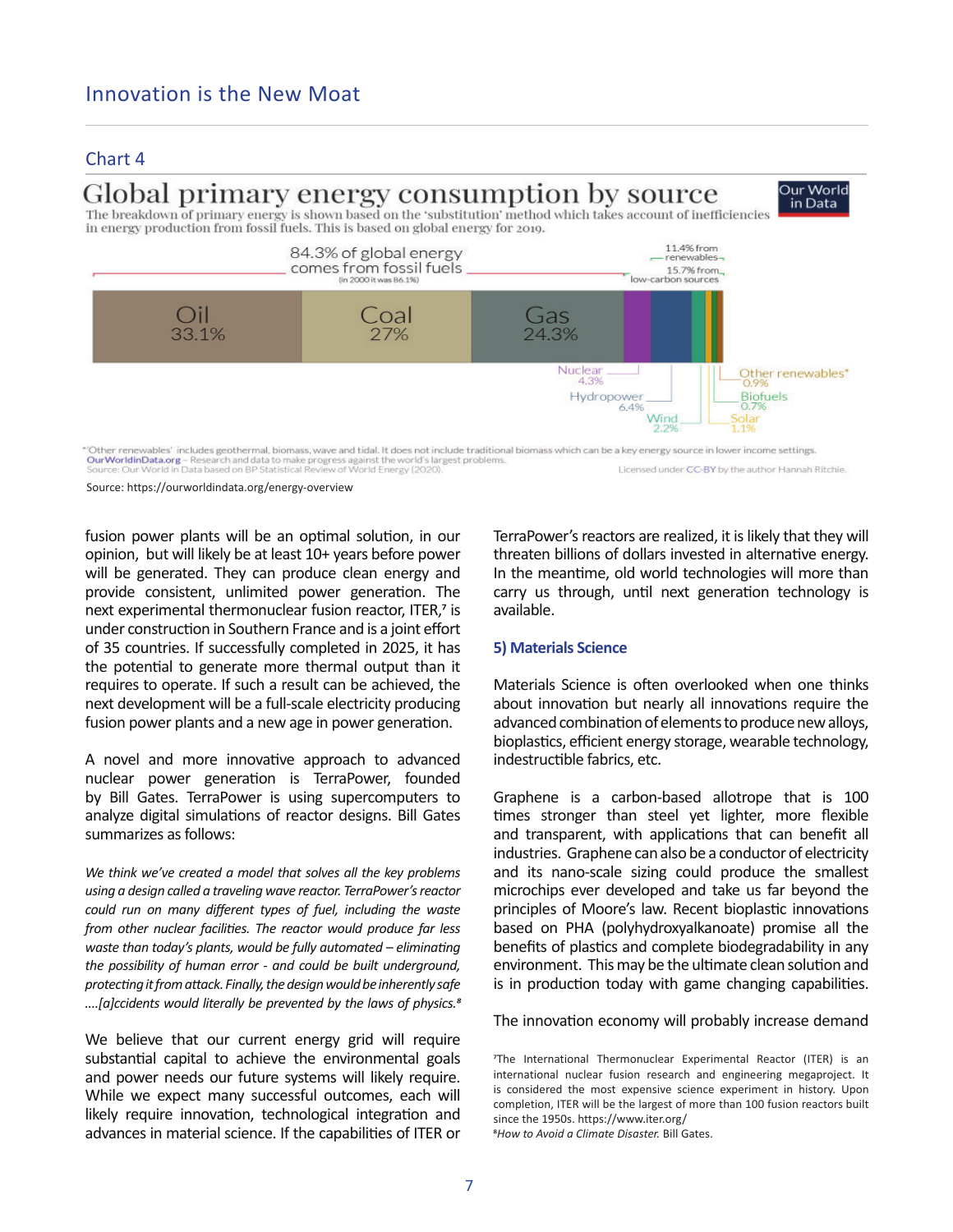# Innovation is the New Moat

#### Chart 5

# **Battery Boom**

Rising EV demand supercharges demand forecasts for a group of metals ■ Lithium ■ Cobalt ■ Nickel ■ Graphite ■ Manganese ■ Iron ■ Phosphorus



Note: All metals expressed in metric tons of contained metal, except lithium is in lithium carbonate equivalent. Source: 13D Global Strategy & Research; BloombergNEF.

for a new set of minerals including lithium, graphite, zinc, manganese, molybdenum, phosphorus, copper, silver rhodium, cobalt, nickel, vanadium and rare earth minerals among many others to power our energy needs and provide the feedstock for ever advancing technology. A gasoline powered sedan requires about 50 pounds of copper, while an EV of comparable size requires 150 pounds of copper and EV batteries will drive demand for large quantities of the minerals just mentioned (Chart 5). Green cement replaces coal-based fly ash with pozzolan and metakaolin, both naturally occurring minerals with better properties. We believe that the need for these innovation era minerals will create the largest increase in mining output in history! Our supply chains are not currently capable of producing the quantities of minerals required to decarbonize and power our economy. It will likely take time, proper capital allocation and thoughtful conservation to achieve these ends.

#### **Part 3** - A tidal wave of change - investment opportunity and peril

*High-level investment considerations.* As we stated at the outset, the investment implications of this age of innovation cannot be overstated. Fundamental and cutting-edge advances combined with the interdisciplinary nature of convergent technologies will probably have profound implications on the upside and downside. Looking out over the next ten years, we believe that investors will require a well-considered approach to these opportunities or face a significant risk of being left behind.

The innovation moat will drive creative destruction and

exponential growth for years to come. The ongoing challenge for allocators of capital is to understand the opportunities and perils and to appreciate the second and third order risks they pose to once stable, "moated" business. Innovation holds great potential for well positioned technologies but, in our opinion, is perilous for those with a good idea that is miss-timed or unable to reach scale fast enough. We expect more disparities among active managers determined by their knowledge of the exponential pace of disruption. Investment prisms should evolve away from traditional or siloed approaches in a world where companies' total addressable markets (TAMs) can span multiple sectors or verticals. At the same time, new value traps may emerge as incumbent companies cede their market share and old-world assets are stranded.

Jeff Bezos has stated "invention is the root of our success." Market leaders of the last 20 years like Amazon and Google have built dominant, innovation platforms (the New Moat!) to become trillion-dollar companies by relentlessly upgrading themselves. Today's innovations can redefine business and industry value propositions. It can change the way we approach investing and capital deployment as well as our personal and professional lives. That said, the sizing, timing and implementation of our allocations are essential challenges for risk management and return maximization. Our team is energized by the innovation investments we have made and our ongoing research. We look forward to an opportunity to discuss how we are deploying capital in this environment.